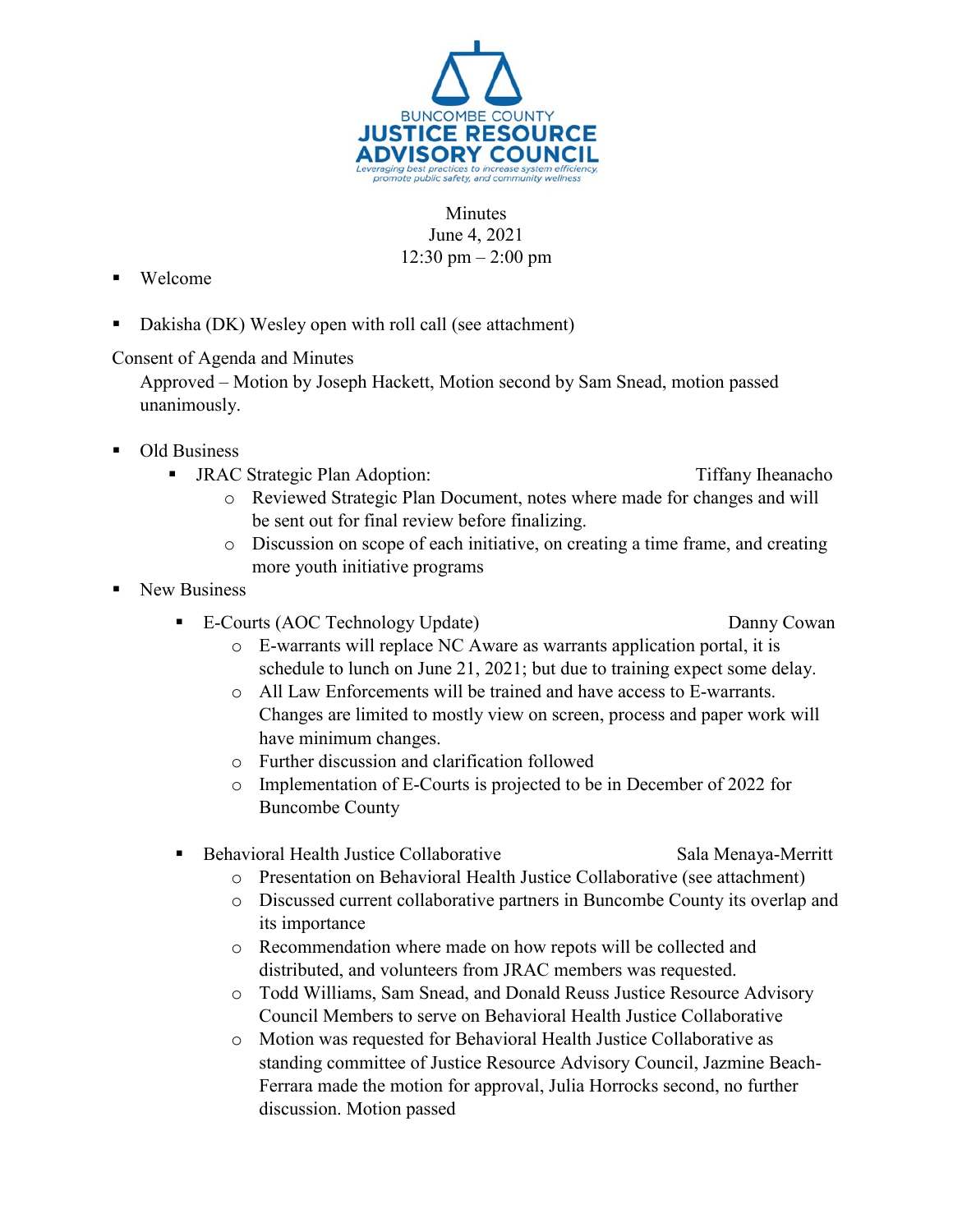

NC DHHS Justice Support Grant Sarah Gayton

- o Grant Announcement FY22: received a \$700,000 Grant for a 20 month term to assist with the MAT program located in the jail (see attachment)
- o It is a Justice Services Collaboration, and will allow for services to continue with HHS, and in the Jail, and will allow for solution focused and provide resources for individual in the judicial system
- o Dakisha Wesley requested a motion for Board of Commission approval, Donald Reuss made the motion, Sylvia Clement second, no further discussion motion passed
- 
- Jail Needs Assessment Update Sheriff Miller & Tiffany Iheanacho
	- o Sheriff Miller made a statement that building a new jail was not something he recommended
	- $\circ$  Presentation regarding the Jail needs assessment was provided giving history, updates, current facility capacity and recommendations (see attachment)
- Announcements and Departmental Updates
	- **RFP** was opened for the Recovery funding further discussion will occur during the next JRAC meeting
	- Avril provided appreciation for the JRAC Board and the work it is

DK requested a motion to adjourn the meeting. Motion: Sheriff Miller: Second: Tiffany Iheanacho; motion passed unanimously

Adjourned at 2 pm

*Next meeting: August 6, 2021 at 12:30 pm, Zoom Link. Executive Committee will advise on date.*